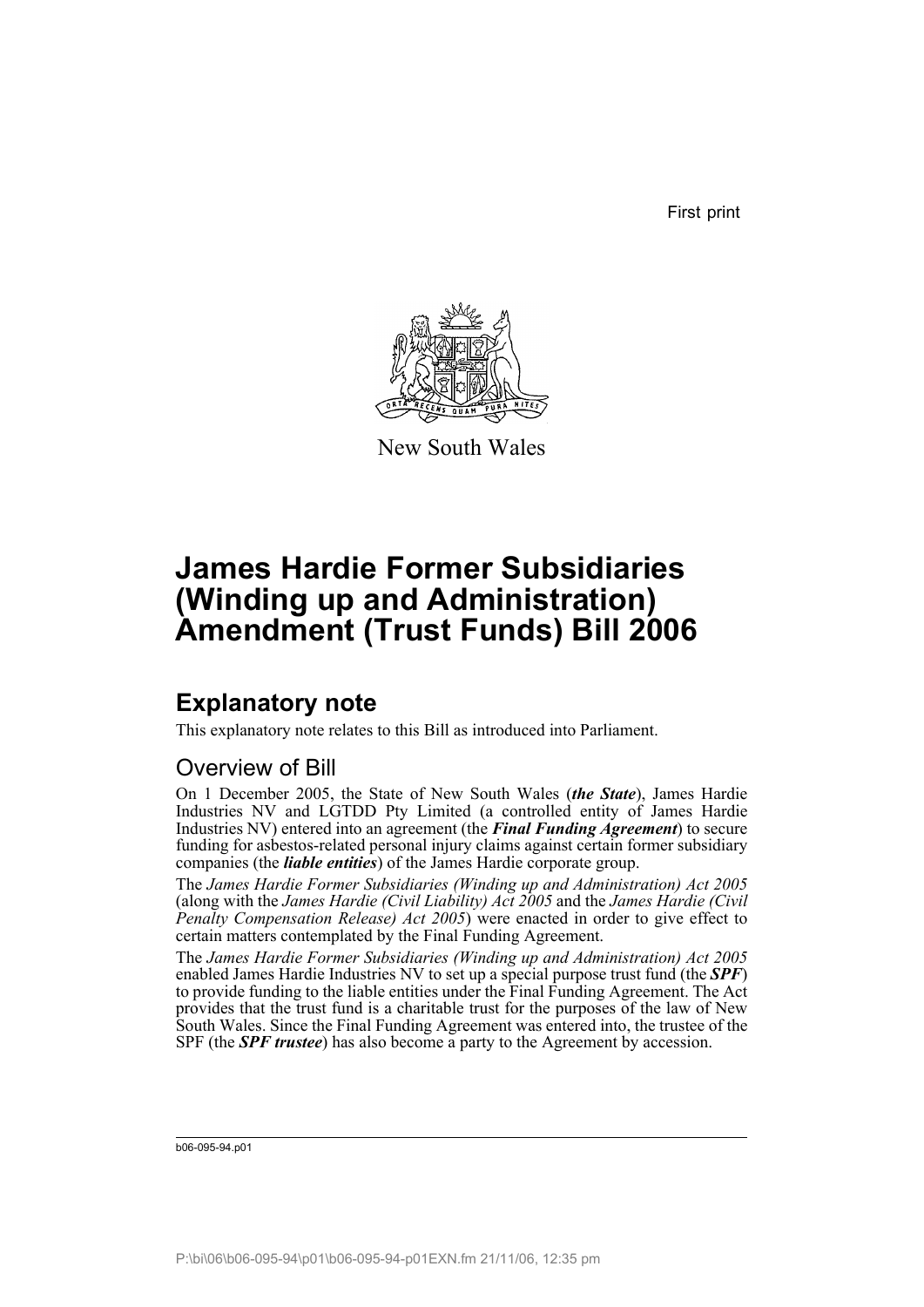Explanatory note

The Final Funding Agreement sets out a number of conditions precedent that must be satisfied before the funding obligations under the Agreement come into force. One of these conditions precedent is that certain tax treatment for the funds paid into the SPF be obtained.

The Australian Tax Office (the *ATO*) has provided a ruling to James Hardie Industries NV that payments that it makes into the SPF will be income tax deductible. However, the ATO has also ruled that the SPF is not a charitable trust and, therefore, the SPF trustee will be liable to pay income tax on its income if the SPF continues to be structured as provided for by the Final Funding Agreement.

The ATO has now issued a binding private ruling to the SPF trustee for the purposes of Division 359 of Schedule 1 to the *Taxation Administration Act 1953* of the Commonwealth to the effect that the SPF trustee will not be liable to pay income tax on its income if the income is subject to a discretionary trust of which the SPF trustee is also the trustee.

The parties to the Final Funding Agreement have agreed to amend the Final Funding Agreement and the deed that established the SPF (the *SPF trust deed*) to enable such a discretionary trust to be established.

The object of this Bill is to amend the *James Hardie Former Subsidiaries (Winding up and Administration) Act 2005*:

- (a) to confirm that the SPF trust deed may be amended so as to establish a discretionary trust over income derived from funds in the SPF (the *discretionary fund*), and
- (b) to confirm that the SPF does not cease to be a validly established charitable trust only because it is not the only trust fund that is being used to provide funding for the payment of certain liabilities of the liable entities that are payable under the Act (the *payable liabilities* of the liable entities), and
- (c) to make various consequential amendments to the Act to give recognition to the fact that the payment of the payable liabilities of the liable entities may be funded from either or both the SPF and the discretionary fund, and
- (d) to confirm that nothing in the Act or the *James Hardie Former Subsidiaries (Special Provisions) Act 2005* affects any rights or liabilities arising under or in relation to a certain agreement that provides interim funding to a liable entity, and
- (e) to provide for the winding up and termination of the Medical Research and Compensation Foundation trust fund, and
- (f) to make other amendments in the nature of statute law revision.

The Bill also makes an amendment to the *James Hardie (Civil Liability) Act 2005* in the nature of statute law revision.

## Outline of provisions

**Clause 1** sets out the name (also called the short title) of the proposed Act.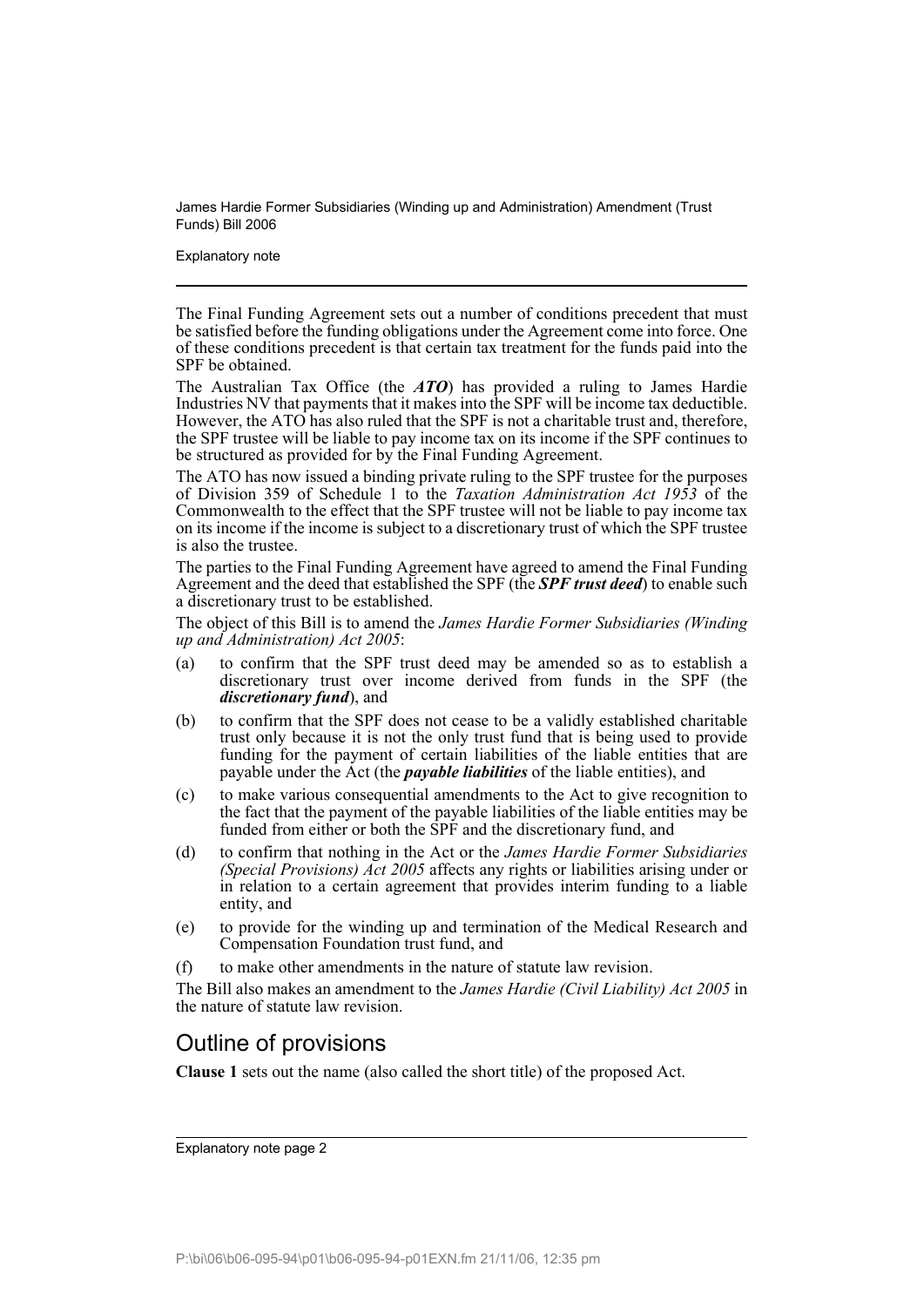Explanatory note

**Clause 2** provides for the commencement of the proposed Act on a day or days to be appointed by proclamation, except for the following provisions which will commence on the date of assent to the proposed Act:

- (a) proposed sections 1, 2, 4 and 5,
- (b) Schedule 1 [1]–[10] and [23]–[27] (and proposed section 3 in its application to those items).

**Clause 3** is a formal provision that gives effect to the amendments to the *James Hardie Former Subsidiaries (Winding up and Administration) Act 2005* set out in Schedule 1.

**Clause 4** corrects a typographical error in the definition of *asbestos claim* in section 21 (1) of the *James Hardie (Civil Liability) Act 2005*. The definition currently refers to a "personal legal representative" instead of the correct term of "legal personal representative".

**Clause 5** provides for the repeal of the proposed Act after all the amendments made by the proposed Act have commenced. Once the amendments have commenced, the proposed Act will be spent and section 30 of the *Interpretation Act 1987* provides that the repeal of an amending Act does not affect the amendments made by that Act.

### **Schedule 1 Amendment of James Hardie Former Subsidiaries (Winding up and Administration) Act 2005**

### **Creation of discretionary fund**

**Schedule 1 [2]** amends section 4 of the *James Hardie Former Subsidiaries (Winding up and Administration) Act 2005* (the *Principal Act*) to insert, among other things, a definition of *discretionary fund*. The term is defined to mean any discretionary trust fund:

- (a) established in accordance with the SPF trust deed and the Final Funding Agreement with respect to any income derived from assets that form part of the SPF, and
- (b) in respect of which the SPF trustee is also the trustee.

**Schedule 1 [27]** inserts a new Part in Schedule 1 to the Principal Act that contains, among other things, a provision that confirms that the discretionary fund may be established by amendment of the SPF trust deed in accordance with its amendment provisions without the need to do anything else (including terminate the SPF and re-settle the assets that are the subject of the SPF into 2 new trusts). **Schedule 1 [1]** amends section 2 of the Principal Act to ensure that the new Part commences on the date of assent to the proposed Act.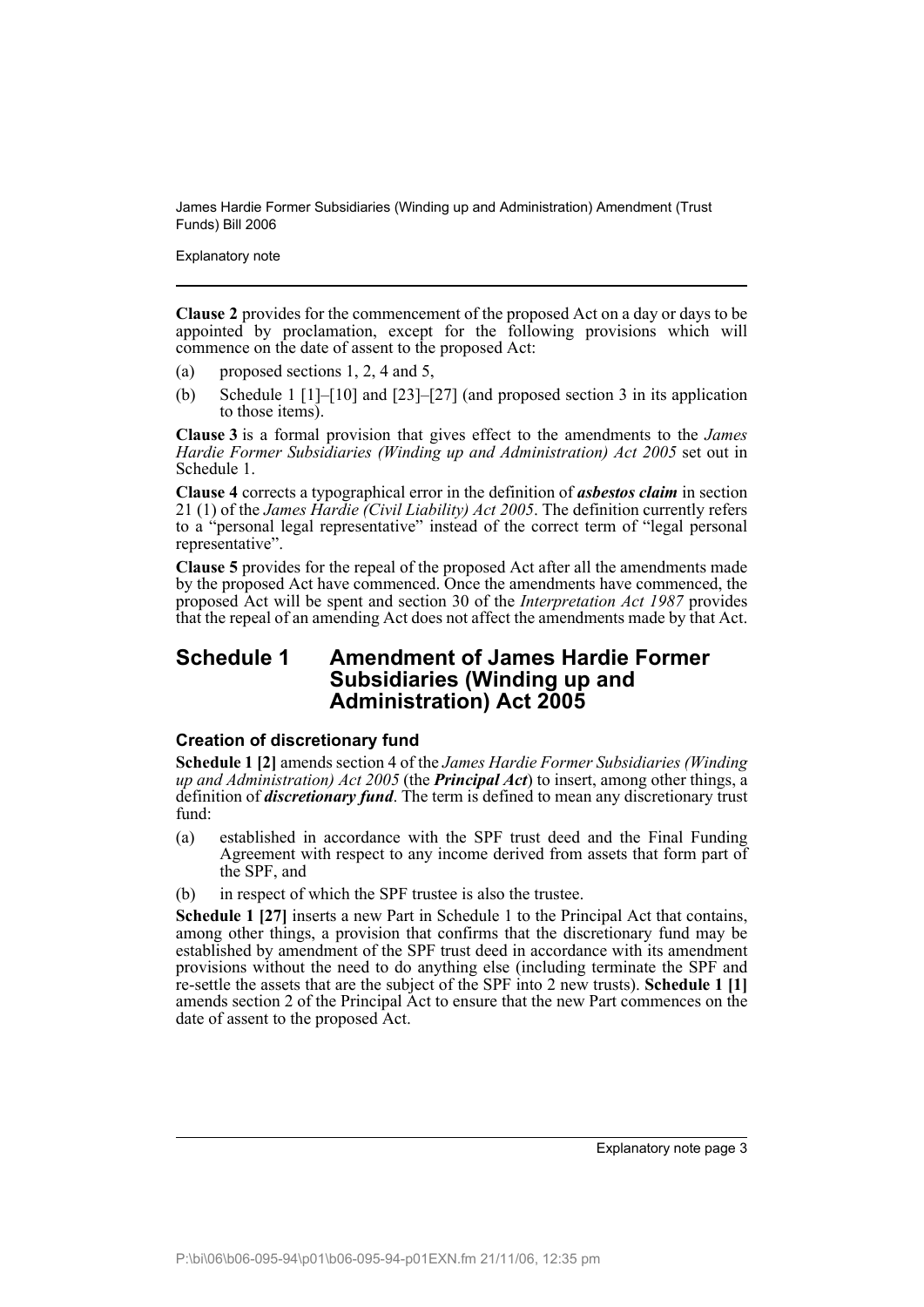Explanatory note

### **Charitable status of SPF not affected**

**Schedule 1 [5]** amends section 8 of the Principal Act to make it clear that the SPF does not cease to be a validly established charitable trust for the purposes of the law of New South Wales only because some of the funding for the payment of the payable liabilities of the liable entities is being provided from the discretionary fund.

### **Consequential amendment of Principal Act**

**Schedule 1 [2]** amends section 4 of the Principal Act to insert, among other things, a definition of *compensation funds*. The term is defined to mean the following:

(a) the SPF,

(b) the discretionary fund.

**Schedule 1 [11]–[22]** make various amendments to the Principal Act to recognise that payments may be made from any of the compensation funds. **Schedule 1 [4]** also amends section 4 of the Principal Act to make it clear that a reference in that Act to the payment or discharge (whether in whole or in part) by the SPF trustee of a payable liability of a liable entity on the entity's behalf or for its benefit is a reference to the payment or discharge of such a liability by the SPF trustee in its capacity as the trustee of the SPF or the discretionary fund or in both capacities (as the case may be).

**Schedule 1 [24]** amends section 63 of the Principal Act to ensure that the establishment of the discretionary fund will not attract State tax.

### **Interim funding agreement not affected**

On 16 November 2006, James Hardie 117 Pty Limited entered into a loan agreement with one of the liable entities (namely, Amaca Pty Limited) and the Medical Research and Compensation Foundation under which it agreed to provide interim funding to the liable entity pending the commencement of funding under the Final Funding Agreement.

**Schedule 1 [27]** inserts a new Part in Schedule 1 to the Principal Act that contains, among other things, a provision that confirms that nothing in the Act or the *James Hardie Former Subsidiaries (Special Provisions) Act 2005* affects any rights or liabilities arising under or in relation to the interim funding agreement.

### **Winding up and termination of Medical Research and Compensation Foundation trust fund**

In February 2001, James Hardie Industries Limited established a charitable private trust fund (the *MRCF trust fund*) for the purposes of medical research into asbestos-related diseases.

A company called the Medical Research and Compensation Foundation was appointed as the trustee of the MRCF trust. That company, which continues to be the trustee of the MRCF trust fund, currently holds (either directly or indirectly) all of the shares in the liable entities for the purposes of the trust.

Explanatory note page 4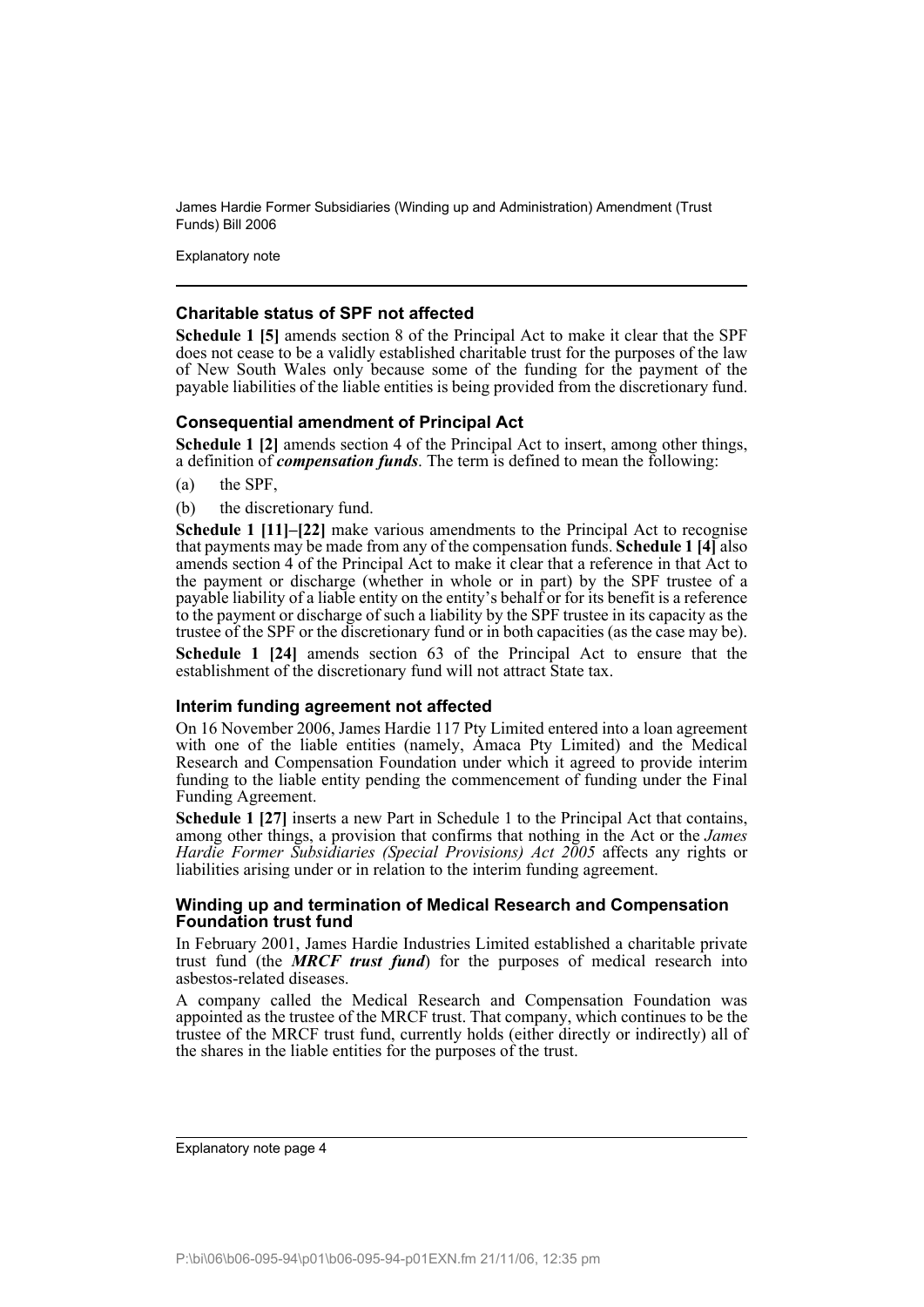Explanatory note

Section 16 of the Principal Act (when commenced) will enable the Minister to order the trustee to transfer shares that it holds in a liable entity to a person or persons specified in the order.

**Schedule 1 [27]** inserts a new Part in Schedule 1 to the Principal Act that contains, among other things, provisions that:

- (a) require the trustee to wind up the MRCF trust fund as soon as is reasonably practicable after it ceases to hold any shares in the liable entities by, first, paying off the trust's creditors and then transferring the balance of the trust's assets to one or more asbestos medical research providers prescribed by the regulations in such proportions as may be prescribed by the regulations, and
- (b) enable the Minister to terminate the trust once this has happened.

### **Amendments in the nature of statute law revision**

The proposed Act also makes a number of amendments in the nature of statute law revision to clarify the operation of certain provisions of the Principal Act. All of these amendments will commence on the date of assent to the proposed Act.

**Schedule 1 [3]** corrects a typographical error in the definition of *personal asbestos claim* in section 4 (1) of the Principal Act. The definition currently refers to a "personal legal representative" instead of the correct term of "legal personal representative".

**Schedule 1 [6], [7], [8] and [9]** amend sections 12, 13, 15 and 16 of the Principal Act respectively to make it clear that the provisions in those sections that are deemed to be included in the constitutions of certain companies have effect despite any other provisions of the constitutions of those companies. These amendments ensure that the provisions of those sections are consistent with other similar provisions of the Principal Act, such as section 42.

**Schedule 1 [10]** amends section 18 of the Principal Act to provide that Part 3 (Limitations on corporate restructuring) of the Act expires on 1 October 2007 instead of 1 October 2006. Section 18 has not been commenced and, accordingly, Part 3 has not yet expired.

**Schedule 1 [23]** amends section 54 (Enforcement of provisions of this Part) of the Principal Act to make it clear that the Supreme Court may make an order under that section setting aside a transaction, or requiring the repayment of money or the return of any other asset, (or both), if satisfied that the transaction or the disposition of the money or other asset (as the case may be) was in contravention of a provision of Part 4.

**Schedule 1 [25]** amends section 64 (Tabling of copies of Final Funding Agreement and Related Agreements) of the Principal Act to make it clear that the copies of the Agreements that are required to be tabled in Parliament under that section may be tabled even when Parliament is not sitting.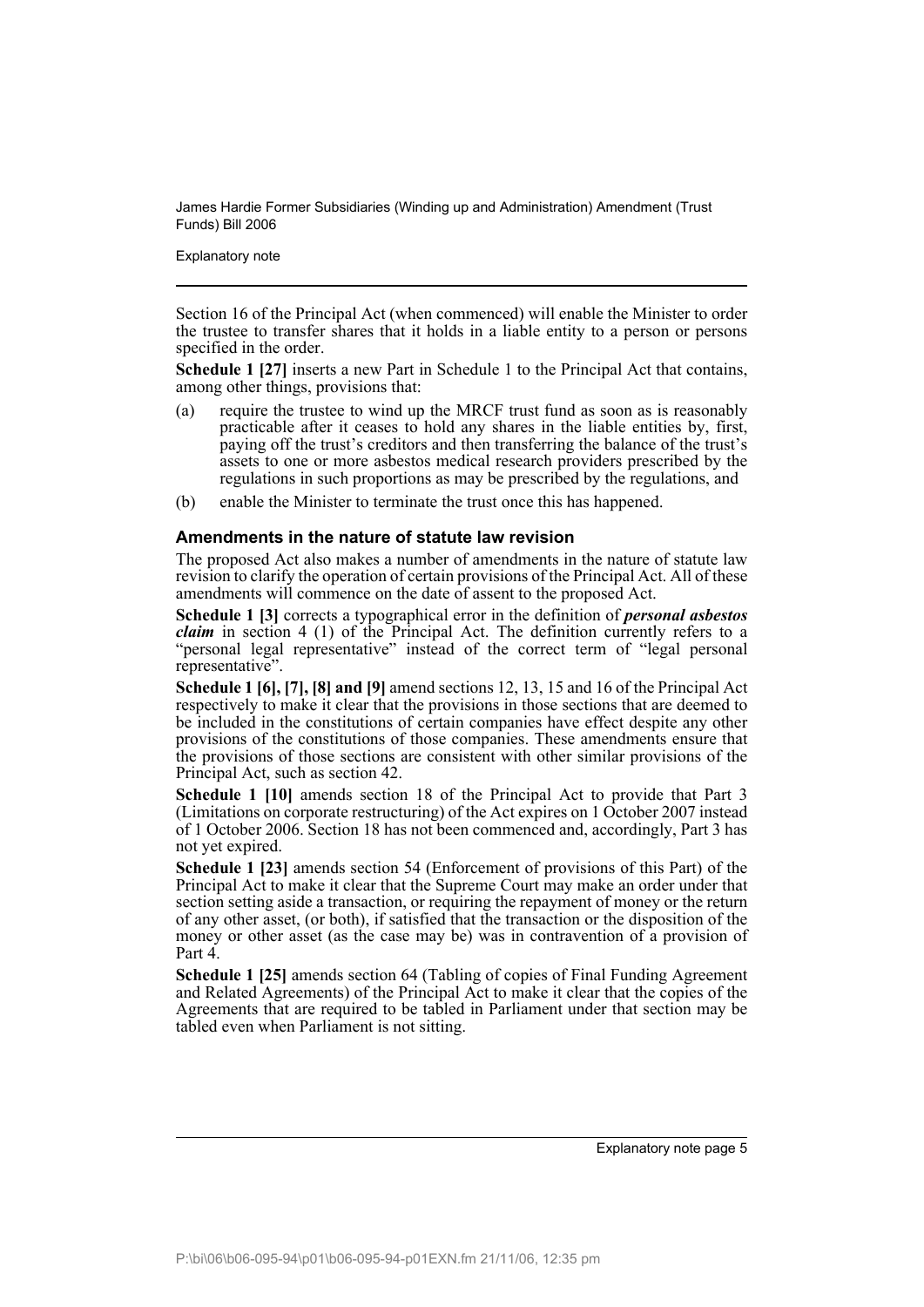Explanatory note

### **Savings and transitional regulations**

**Schedule 1 [26]** amends clause 1 of Schedule 1 to the Principal Act to enable the Governor to make regulations of a savings or transitional nature consequent on the enactment of the proposed Act.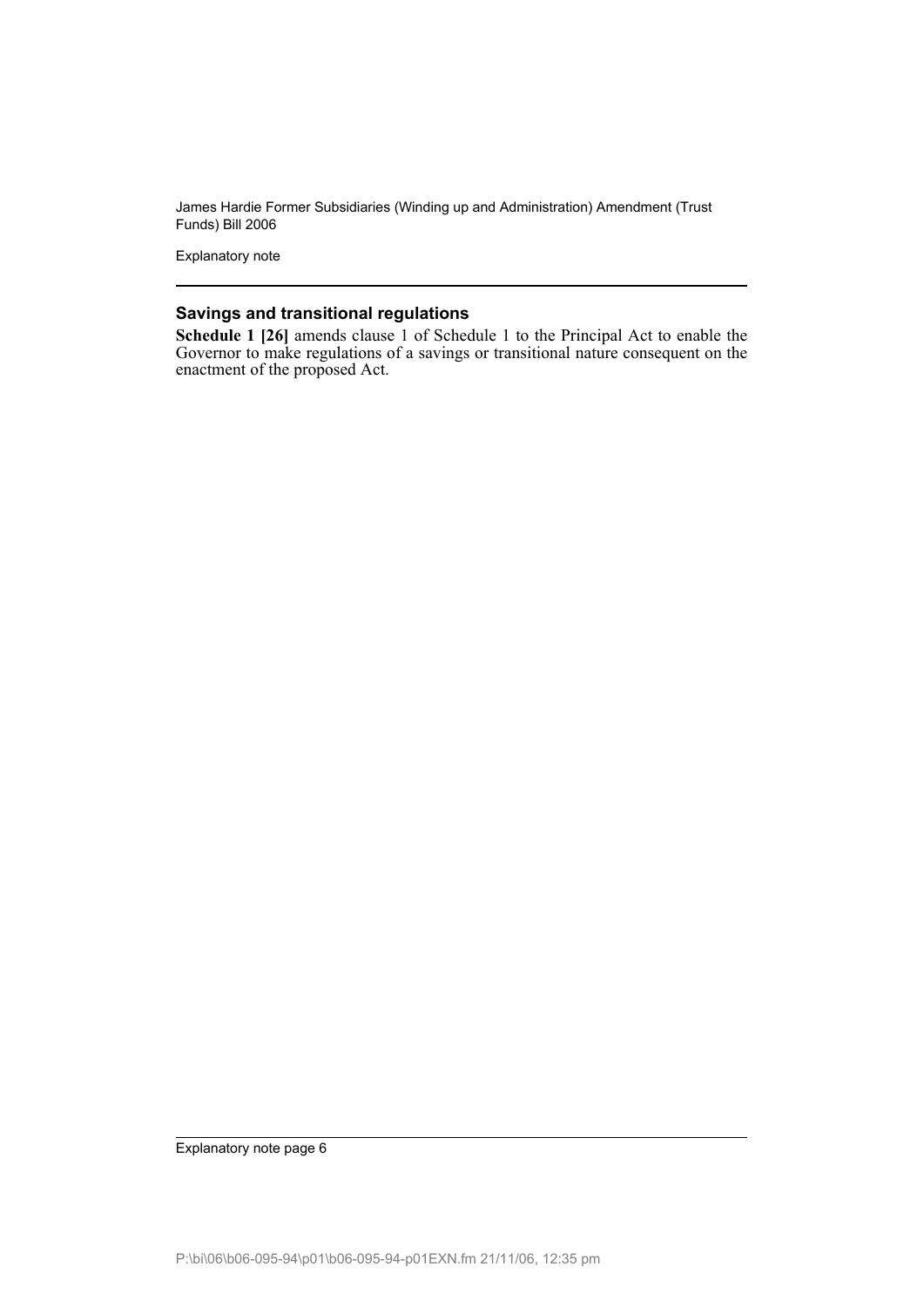First print



New South Wales

# **James Hardie Former Subsidiaries (Winding up and Administration) Amendment (Trust Funds) Bill 2006**

# **Contents**

|            |                                                                                                  | Page |
|------------|--------------------------------------------------------------------------------------------------|------|
|            | Name of Act                                                                                      |      |
| 2          | Commencement                                                                                     | 2    |
| 3          | Amendment of James Hardie Former Subsidiaries<br>(Winding up and Administration) Act 2005 No 105 | 2.   |
| 4          | Amendment of James Hardie (Civil Liability) Act 2005<br>No 106                                   | 2    |
| 5.         | Repeal of Act                                                                                    | 2    |
| Schedule 1 | Amendment of James Hardie Former Subsidiaries<br>(Winding up and Administration) Act 2005        | 3    |

b06-095-94.p01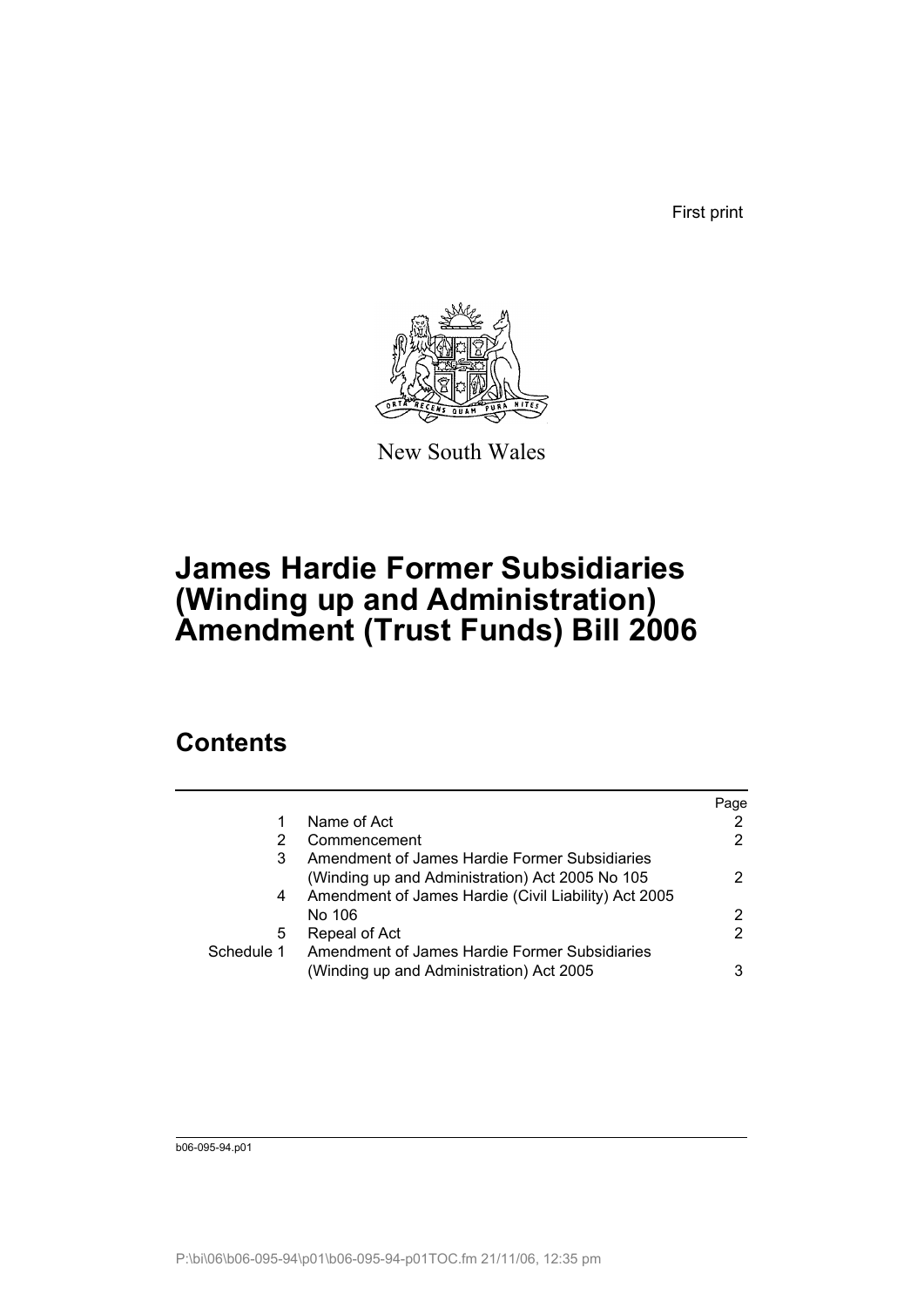**Contents** 

Page

Contents page 2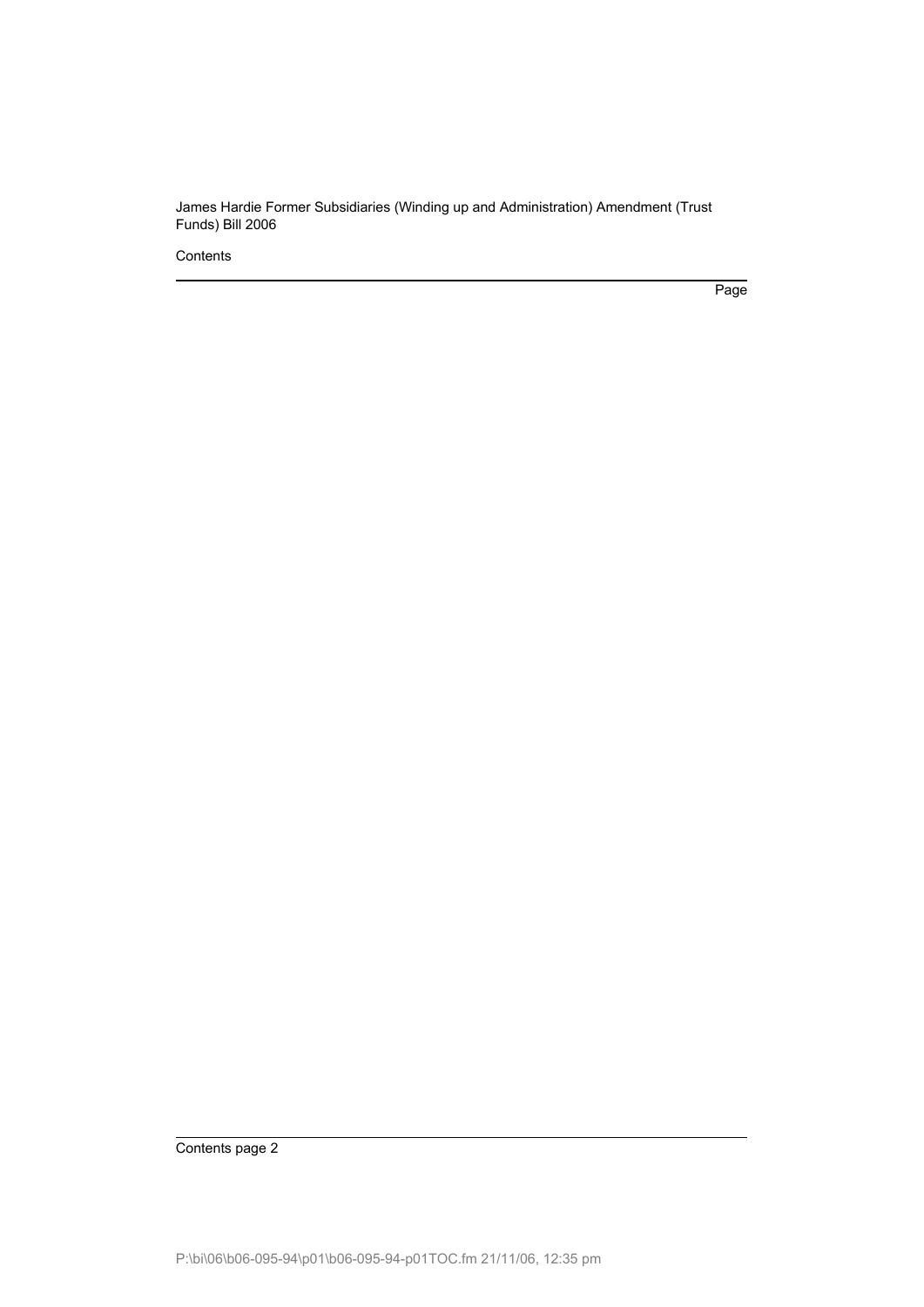

New South Wales

# **James Hardie Former Subsidiaries (Winding up and Administration) Amendment (Trust Funds) Bill 2006**

No , 2006

### **A Bill for**

An Act to amend the *James Hardie Former Subsidiaries (Winding up and Administration) Act 2005* to give recognition to a discretionary trust fund to be administered by the SPF trustee that is to be a source of funding in addition to the SPF; and for other purposes.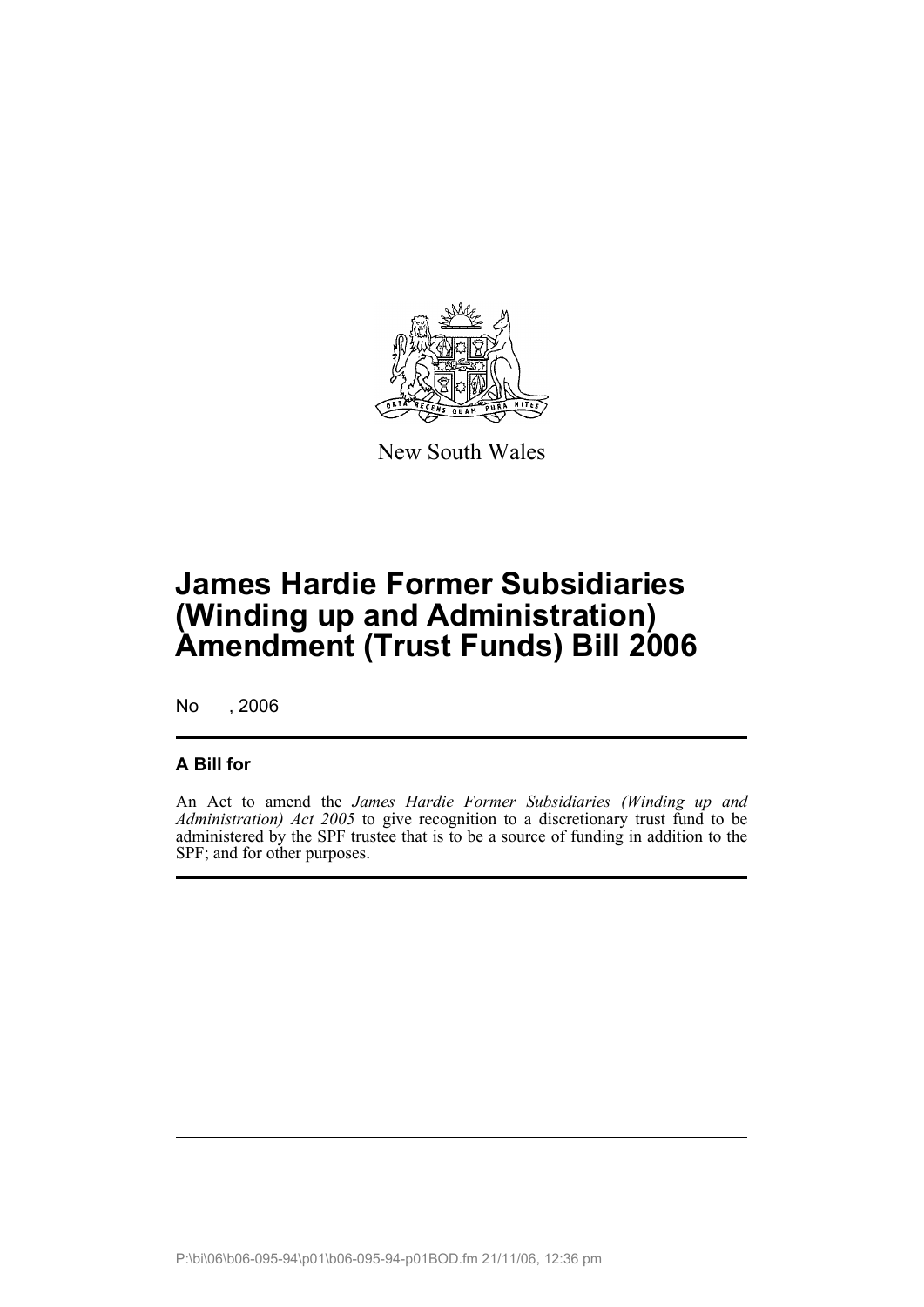<span id="page-9-4"></span><span id="page-9-3"></span><span id="page-9-2"></span><span id="page-9-1"></span><span id="page-9-0"></span>

|              |                      | The Legislature of New South Wales enacts:                                                                                                                                                                                                              | $\mathbf{1}$         |
|--------------|----------------------|---------------------------------------------------------------------------------------------------------------------------------------------------------------------------------------------------------------------------------------------------------|----------------------|
| 1            |                      | <b>Name of Act</b>                                                                                                                                                                                                                                      | $\overline{2}$       |
|              |                      | This Act is the James Hardie Former Subsidiaries (Winding up and<br>Administration) Amendment (Trust Funds) Act 2006.                                                                                                                                   | 3<br>$\overline{4}$  |
| $\mathbf{2}$ |                      | <b>Commencement</b>                                                                                                                                                                                                                                     | 5                    |
|              | (1)                  | This Act commences on a day or days to be appointed by proclamation,<br>except as provided by this section.                                                                                                                                             | 6<br>$\overline{7}$  |
|              | (2)                  | The following provisions of this Act commence on the date of assent to<br>this Act:                                                                                                                                                                     | 8<br>9               |
|              |                      | (a)<br>sections 1, 4 and 5 and this section,                                                                                                                                                                                                            | 10                   |
|              |                      | Schedule 1 $[1]$ - $[10]$ and $[23]$ - $[27]$ (and section 3 in its<br>(b)<br>application to those items).                                                                                                                                              | 11<br>12             |
| 3            |                      | Amendment of James Hardie Former Subsidiaries (Winding up and<br>Administration) Act 2005 No 105                                                                                                                                                        | 13<br>14             |
|              |                      | The James Hardie Former Subsidiaries (Winding up<br>and<br><i>Administration) Act 2005</i> is amended as set out in Schedule 1.                                                                                                                         | 15<br>16             |
| 4            |                      | Amendment of James Hardie (Civil Liability) Act 2005 No 106                                                                                                                                                                                             | 17                   |
|              |                      | The James Hardie (Civil Liability) Act 2005 is amended by omitting<br>"personal legal representative" from paragraph (b) of the definition of<br><i>asbestos claim</i> in section 21 $(1)$ and by inserting instead "legal personal<br>representative". | 18<br>19<br>20<br>21 |
| 5            | <b>Repeal of Act</b> |                                                                                                                                                                                                                                                         | 22                   |
|              | (1)                  | This Act is repealed on the day following the day on which all of the<br>provisions of this Act have commenced.                                                                                                                                         | 23<br>24             |
|              | (2)                  | The repeal of this Act does not, because of the operation of section 30<br>of the <i>Interpretation Act 1987</i> , affect any amendment made by this Act.                                                                                               | 25<br>26             |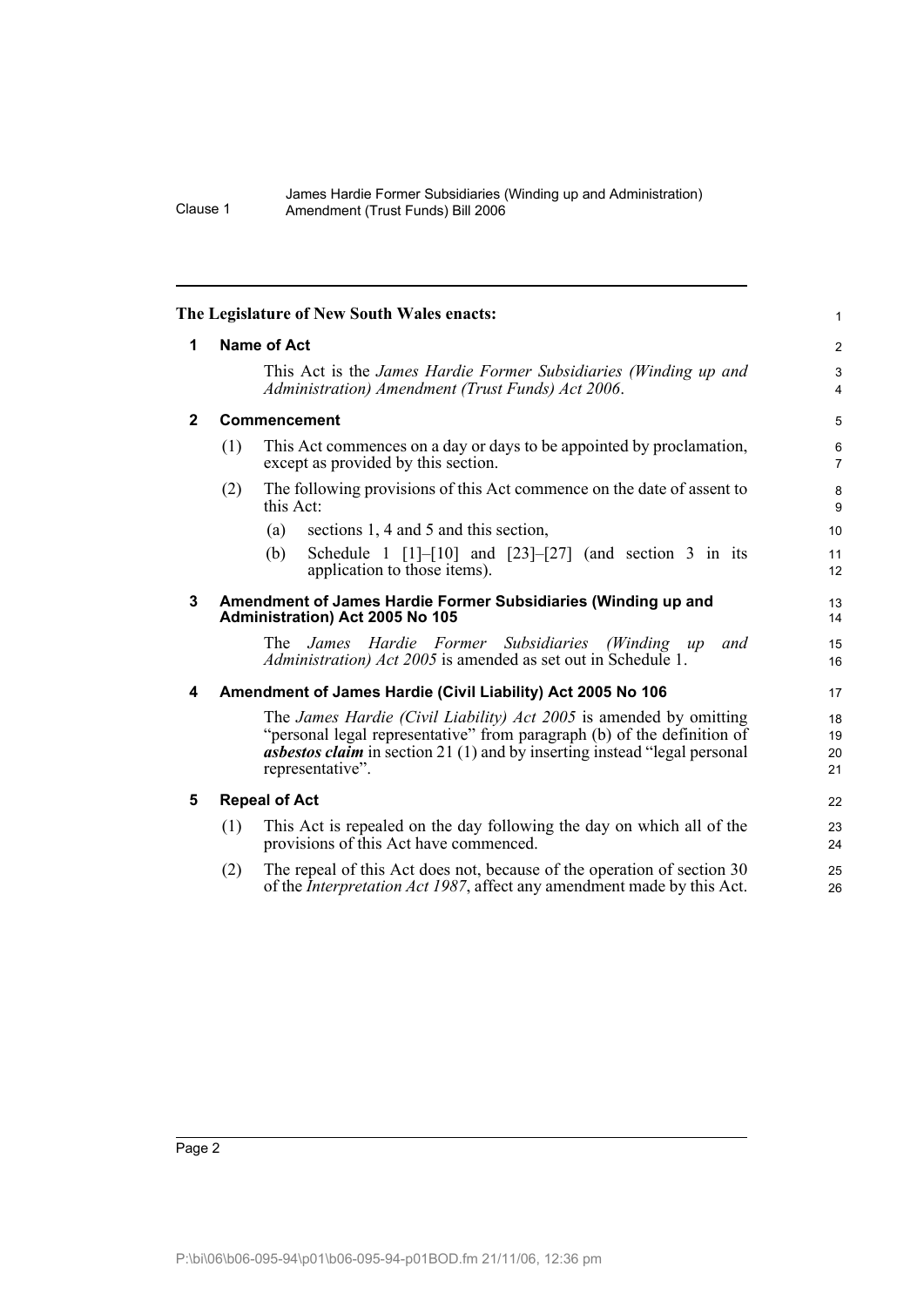Amendment of James Hardie Former Subsidiaries (Winding up and Administration) Act 2005

### <span id="page-10-0"></span>**Schedule 1 Amendment of James Hardie Former Subsidiaries (Winding up and Administration) Act 2005**

(Section 3) **[1] Section 2 Commencement** Insert after section 2 (3) (and the note to that subsection): The provisions of Part 3 of Schedule 1 commence on the date of assent to the *James Hardie Former Subsidiaries (Winding up and Administration) Amendment (Trust Funds) Act 2006*. **[2] Section 4 Definitions** Insert in alphabetical order in section 4 (1): *assets* means any legal or equitable estate or interest (whether present or future, whether vested or contingent and whether personal or assignable) in real or personal property of any description (including money), and includes securities, choses in action and documents. *compensation funds* means the following: (a) the SPF, (b) the discretionary fund. *discretionary fund* means any discretionary trust fund: (a) established in accordance with the SPF trust deed and the Final Funding Agreement with respect to any income derived from assets that form part of the SPF, and (b) in respect of which the SPF trustee is also the trustee. *SPF trust deed* means the deed that established the SPF, as in force from time to time. **[3] Section 4 (1), definition of "personal asbestos claim"** Omit "personal legal representative" from paragraph (b) of the definition. Insert instead "legal personal representative". **[4] Section 4 (4A)** Insert after section 4 (4): (4A) Unless the context or subject-matter indicates or requires otherwise, a reference in this Act to the payment or discharge (whether in whole or in part) by the SPF trustee of a payable liability of a liable entity on the entity's behalf or for its benefit is 3 4 5 6 7 8 9 10 11 12 13 14 15 16 17 18 19 20 21 22 23 24 25 26 27 28 29 30 31  $32$ 33 34 35

Page 3

Schedule 1

1  $\mathfrak{p}$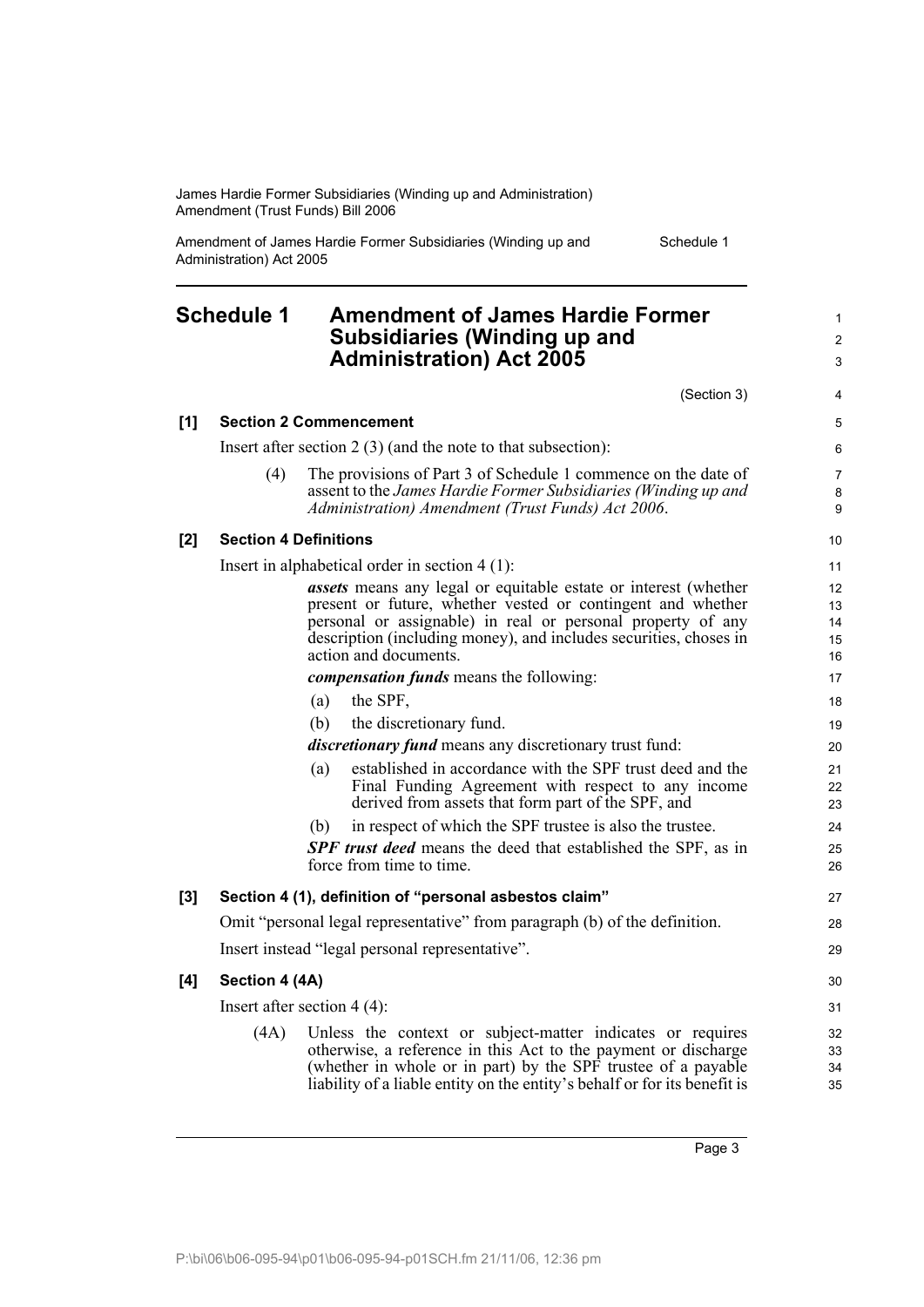> 1  $\overline{2}$ 3

26 27

Schedule 1 Amendment of James Hardie Former Subsidiaries (Winding up and Administration) Act 2005

a reference to the payment or discharge of such a liability by the SPF trustee in its capacity as the trustee of the SPF or the discretionary fund or in both capacities (as the case may be). **[5] Section 8 SPF may be treated as charitable trust** Insert after section 8 (2): (3) If the discretionary fund is for the time being authorised or required under the Final Funding Agreement or the SPF trust deed to receive and provide funding for the payment of, and to pay, any of the payable liabilities of any liable entity instead of or in addition to the SPF, any trust fund that was originally established for the purposes referred to in subsection (1) (a): (a) continues to be a valid charitable trust, and (b) is taken to be administered by the SPF trustee for the purposes for which the trust fund was originally established, even though the fund is not the only trust fund being used during that time for the purpose referred to in subsection  $(1)$  (a) (i). **[6] Section 12 Registered offices to be within the State** Insert at the end of section 12 (2) (b): , and (c) the provisions of paragraphs (a) and (b) have effect despite any other provisions of the constitution of the company. **[7] Section 13 Member Register to be within the State** Insert at the end of section 13 (2) (b): , and (c) the provisions of paragraphs (a) and (b) have effect despite any other provisions of the constitution of the company. **[8] Section 15 Certain transfers of shares in liable entities prohibited** Omit section 15 (3). Insert instead: (3) It is taken to be a provision of the constitution of each liable entity that:  $25$ 

- (a) shares in the entity cannot be transferred without the written approval of the Minister, and
- (b) the provisions of paragraph (a) have effect despite any other provisions of the constitution of the entity.

Page 4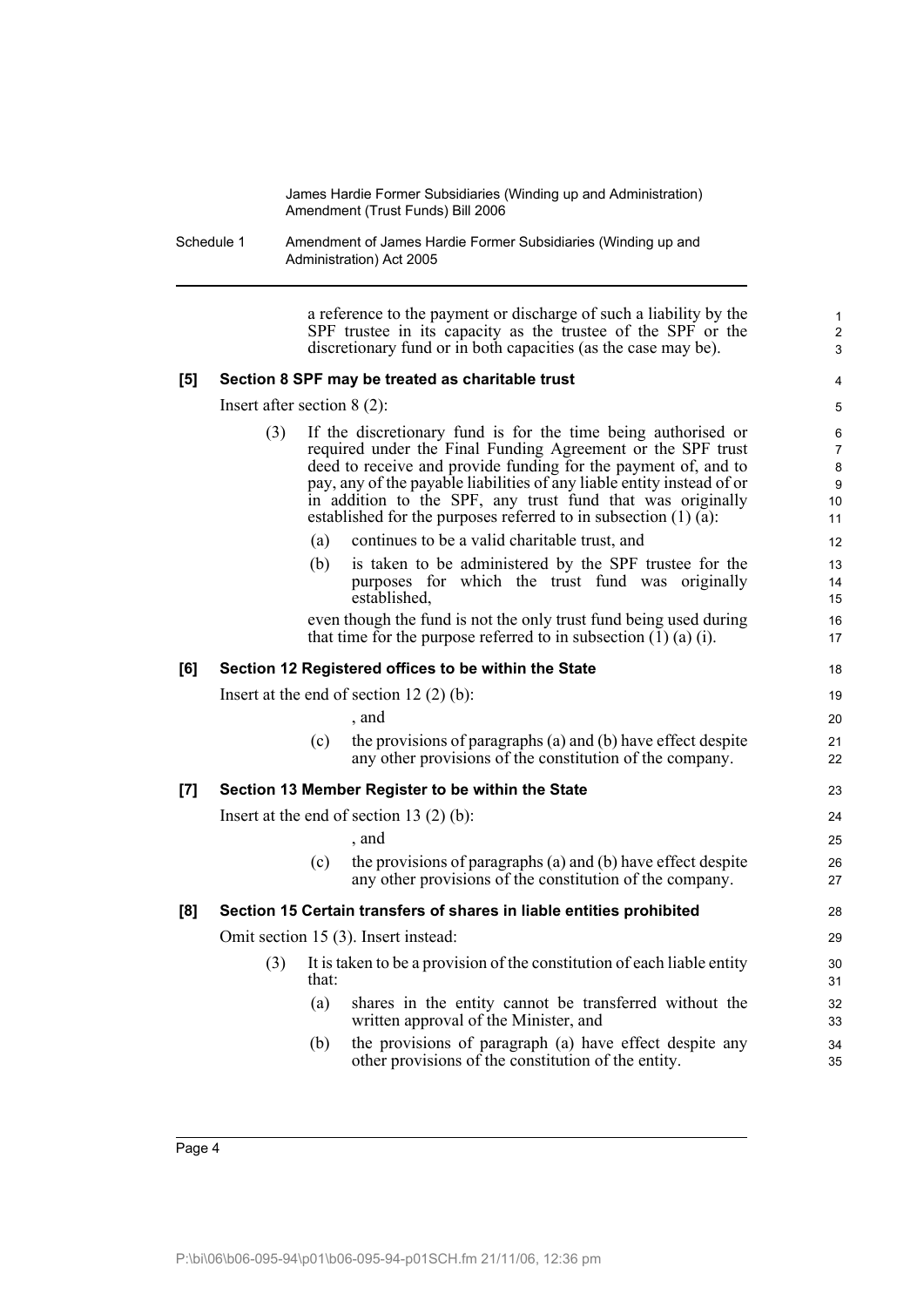Amendment of James Hardie Former Subsidiaries (Winding up and Administration) Act 2005 Schedule 1

| [9]    | Section 16 Orders requiring transfer of shares in liable entities                                                                  | $\mathbf{1}$   |
|--------|------------------------------------------------------------------------------------------------------------------------------------|----------------|
|        | Insert at the end of section 16 $(6)$ $(b)$ :                                                                                      | $\overline{c}$ |
|        | , and                                                                                                                              | $\mathsf 3$    |
|        | the provisions of paragraphs (a) and (b) have effect despite<br>(c)<br>any other provisions of the constitution of the company.    | 4<br>5         |
| $[10]$ | <b>Section 18 When Part expires</b>                                                                                                | 6              |
|        | Omit "1 October 2006" from section 18 (b).                                                                                         | 7              |
|        | Insert instead "1 October 2007".                                                                                                   | 8              |
| $[11]$ | <b>Section 24 Directions from SPF trustee</b>                                                                                      | 9              |
|        | Omit "provided from the SPF" from section 24 (3).                                                                                  | 10             |
|        | Insert instead "provided from any of the compensation funds".                                                                      | 11             |
| $[12]$ | Section 32 Kinds of claims that are payable                                                                                        | 12             |
|        | Omit "(whether by the entity itself or by the SPF trustee for the entity)" from<br>section 32 (1), (2) and (3) wherever occurring. | 13<br>14       |
|        | Insert instead "(whether by the entity itself or by the SPF trustee on the entity's<br>behalf or for its benefit)".                | 15<br>16       |
| $[13]$ | Section 33 Determination of whether sufficient funds                                                                               | 17             |
|        | Omit "the SPF" from section 33 (1).                                                                                                | 18             |
|        | Insert instead "any of the compensation funds".                                                                                    | 19             |
| $[14]$ | <b>Section 33 (3)</b>                                                                                                              | 20             |
|        | Omit "the SPF by the SPF trustee".                                                                                                 | 21             |
|        | Insert instead "any of the compensation funds by the SPF trustee".                                                                 | 22             |
| $[15]$ | Section 34 Payments during period of sufficient funds                                                                              | 23             |
|        | Omit "(or the SPF trustee on its behalf)".                                                                                         | 24             |
|        | Insert instead "(or the SPF trustee on its behalf or for its benefit)".                                                            | 25             |
| $[16]$ | Section 35 SPF trustee may apply to Supreme Court if insufficient funds                                                            | 26             |
|        | Omit "SPF" from the heading to section 35 (9).                                                                                     | 27             |
|        | Insert instead "SPF trustee".                                                                                                      | 28             |

Page 5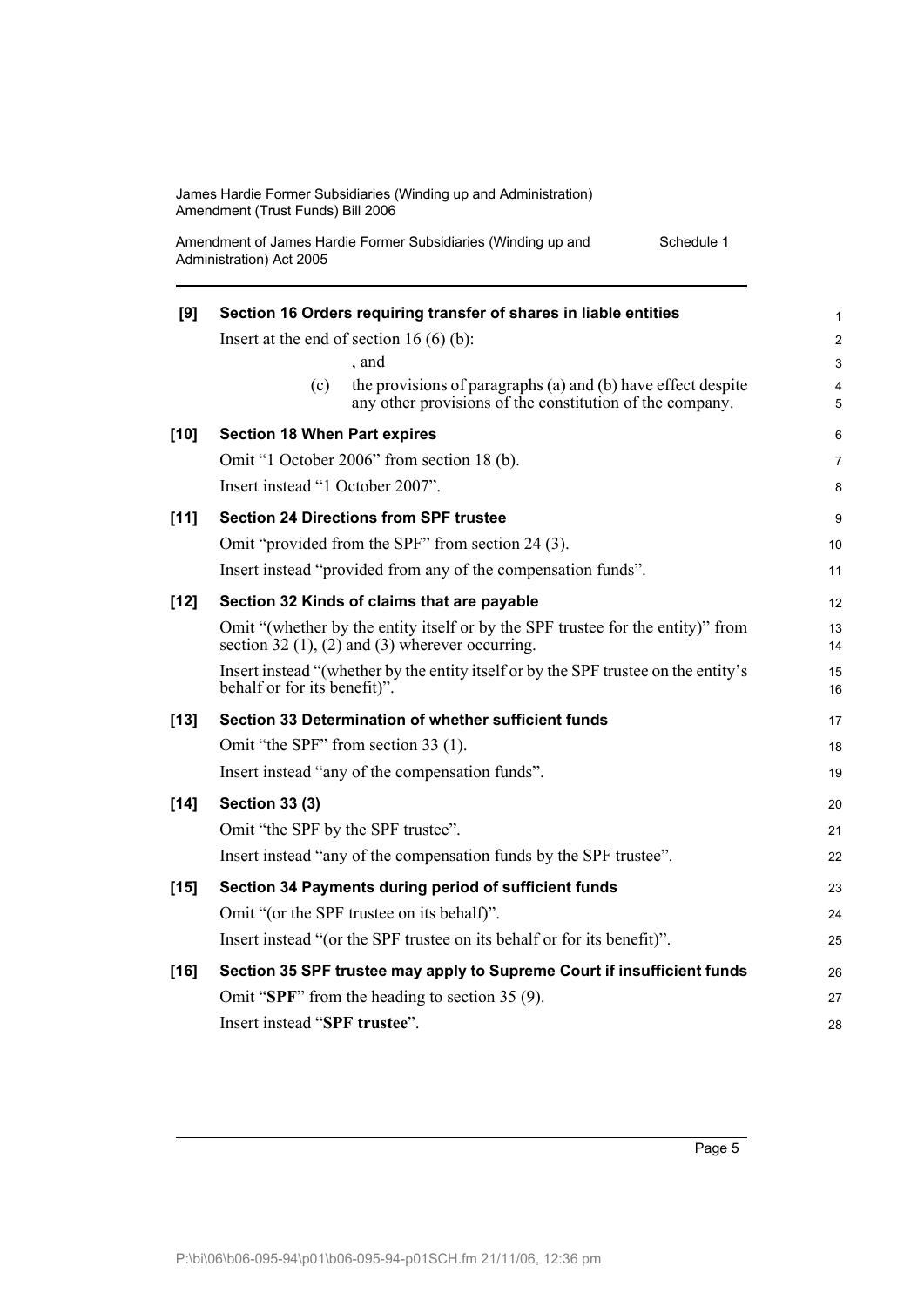Schedule 1 Amendment of James Hardie Former Subsidiaries (Winding up and Administration) Act 2005

| $[17]$ |                                      | Section 36 Payments made by SPF trustee directly to claimants                                                                                                                                                                                                                                                         | 1                          |
|--------|--------------------------------------|-----------------------------------------------------------------------------------------------------------------------------------------------------------------------------------------------------------------------------------------------------------------------------------------------------------------------|----------------------------|
|        |                                      | Omit "from the SPF" from section 36 (1).                                                                                                                                                                                                                                                                              | $\overline{2}$             |
|        |                                      | Insert instead "from any of the compensation funds".                                                                                                                                                                                                                                                                  | 3                          |
| $[18]$ | <b>Section 36 (1)</b>                |                                                                                                                                                                                                                                                                                                                       | 4                          |
|        | claimant".                           | Insert "that is made on the entity's behalf or for its benefit" after "the                                                                                                                                                                                                                                            | 5<br>6                     |
| $[19]$ | Section 36 (2) (b)                   |                                                                                                                                                                                                                                                                                                                       | 7                          |
|        |                                      | Insert "except where the SPF trustee makes the payment from the<br>discretionary fund—" before "to confer".                                                                                                                                                                                                           | 8<br>9                     |
| $[20]$ | Section 36 (2) (c)                   |                                                                                                                                                                                                                                                                                                                       | 10                         |
|        |                                      | Insert "except where the SPF trustee makes the payment from the<br>discretionary fund—" before "to confer".                                                                                                                                                                                                           | 11<br>12                   |
| $[21]$ | Section 36 (3A)                      |                                                                                                                                                                                                                                                                                                                       | 13                         |
|        |                                      | Insert after section $36(3)$ :                                                                                                                                                                                                                                                                                        | 14                         |
|        | (3A)                                 | Without limiting subsection (3), the SPF trustee may determine<br>whether to make a requirement under that subsection after the<br>end of the financial year (within the meaning of the Final Funding<br>Agreement) in which the right to indemnity arose or at such other<br>times as the SPF trustee may determine. | 15<br>16<br>17<br>18<br>19 |
| $[22]$ |                                      | <b>Section 37 Winding up accounts</b>                                                                                                                                                                                                                                                                                 | 20                         |
|        |                                      | Insert "(within the meaning of the Final Funding Agreement)" after "financial"<br>year" in section $37(1)$ .                                                                                                                                                                                                          | 21<br>22                   |
| $[23]$ |                                      | Section 54 Enforcement of provisions of this Part                                                                                                                                                                                                                                                                     | 23                         |
|        | Omit section 54 (4). Insert instead: |                                                                                                                                                                                                                                                                                                                       |                            |
|        | (4)                                  | Without limiting subsection $(3)$ , on any such application the<br>Supreme Court may:                                                                                                                                                                                                                                 | 25<br>26                   |
|        |                                      | make an order setting aside a rationing direction made<br>(a)<br>under section 35 if it is satisfied that the direction should<br>not have been given or is no longer required, or                                                                                                                                    | 27<br>28<br>29             |
|        |                                      | make an order setting aside a transaction, or requiring the<br>(b)<br>repayment of money or the return of any other asset, (or<br>both), if satisfied that the transaction or the disposition of<br>the money or other asset (as the case may be) was in<br>contravention of a provision of this Part.                | 30<br>31<br>32<br>33<br>34 |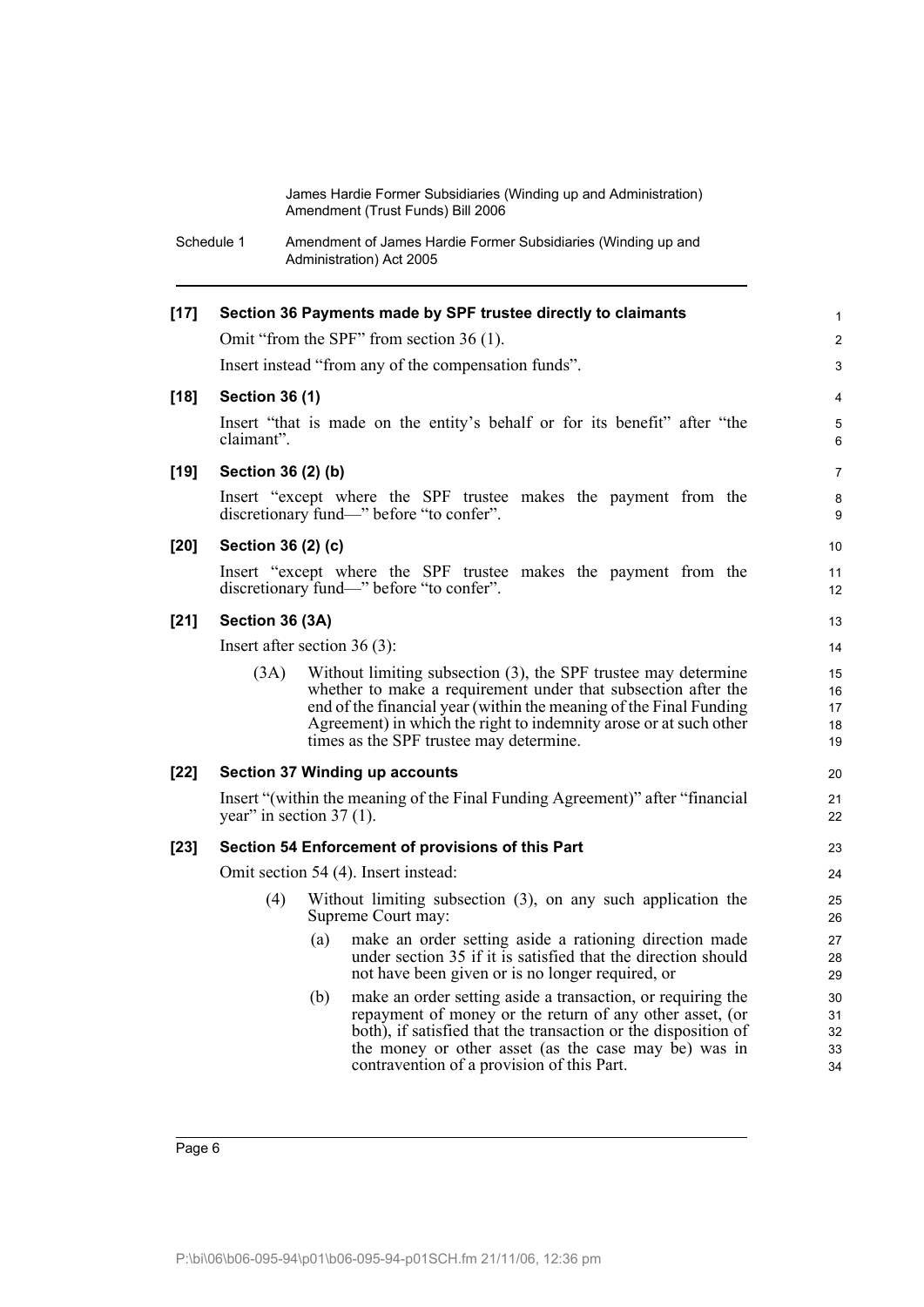| Amendment of James Hardie Former Subsidiaries (Winding up and | Schedule 1 |
|---------------------------------------------------------------|------------|
| Administration) Act 2005                                      |            |

| $[24]$ |                      | <b>Section 63 Exemption from State tax</b>                                                                                                                                                      | $\mathbf{1}$             |
|--------|----------------------|-------------------------------------------------------------------------------------------------------------------------------------------------------------------------------------------------|--------------------------|
|        |                      | Insert after paragraph (c) of the definition of <i>exempt matter</i> in section 63 (1):                                                                                                         | $\overline{2}$           |
|        |                      | the establishment of the discretionary fund,<br>(c1)                                                                                                                                            | 3                        |
| $[25]$ | <b>Agreements</b>    | Section 64 Tabling of copies of Final Funding Agreement and Related                                                                                                                             | 4<br>5                   |
|        |                      | Insert after section $64$ (2):                                                                                                                                                                  | 6                        |
|        | (2A)                 | If a House of Parliament is not sitting when the Minister seeks to<br>table the copies of the disclosed Agreements, the Minister may<br>present the copies to the Clerk of the House concerned. | $\overline{7}$<br>8<br>9 |
| $[26]$ |                      | Schedule 1 Savings, transitional and other provisions                                                                                                                                           | 10                       |
|        |                      | Insert at the end of clause $1(1)$ :                                                                                                                                                            | 11                       |
|        |                      | James Hardie Former Subsidiaries<br>(Winding)<br>and<br>$\mu$<br>Administration) Amendment (Trust Funds) Act 2006                                                                               | 12<br>13                 |
| $[27]$ | Schedule 1, Part 3   |                                                                                                                                                                                                 |                          |
|        | Insert after Part 2: |                                                                                                                                                                                                 |                          |
|        | Part 3               | Provisions consequent on enactment of                                                                                                                                                           | 16                       |
|        |                      | <b>James Hardie Former Subsidiaries</b>                                                                                                                                                         | 17                       |
|        |                      | (Winding up and Administration)                                                                                                                                                                 | 18                       |
|        |                      | <b>Amendment (Trust Funds) Act 2006</b>                                                                                                                                                         | 19                       |
|        | <b>Division 1</b>    |                                                                                                                                                                                                 |                          |
|        |                      | Interim funding arrangements                                                                                                                                                                    | 20                       |
|        | 9                    | Rights and liabilities relating to Interim Funding Deed not affected                                                                                                                            | 21                       |
|        | (1)                  | For the avoidance of doubt, it is declared that nothing in the NSW                                                                                                                              | 22                       |
|        |                      | administration legislation operates to abrogate, limit or otherwise                                                                                                                             | 23                       |
|        |                      | affect any right or liability of any person arising under or in<br>relation to the Interim Funding Deed.                                                                                        | 24<br>25                 |
|        |                      |                                                                                                                                                                                                 | 26                       |
|        | (2)                  | Accordingly, any provision of the NSW administration<br>legislation that would (but for subclause (1)) have abrogated,                                                                          | 27                       |
|        |                      | limited or otherwise affected any such right or liability is to be<br>read as if it did not have that effect.                                                                                   | 28<br>29                 |
|        | (3)                  | The provisions of this clause are taken to have had effect on and                                                                                                                               | 30                       |

Page 7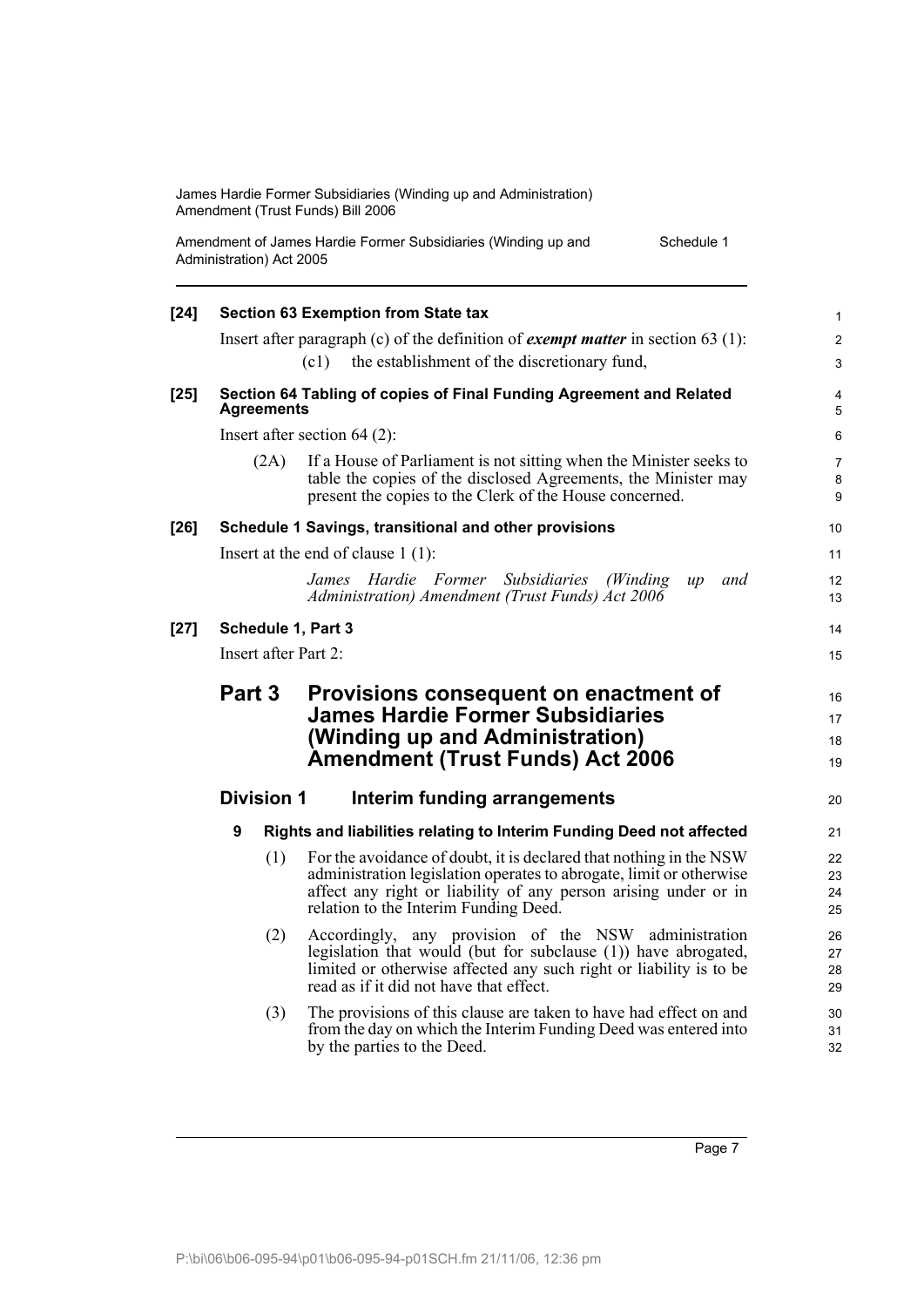Schedule 1 Amendment of James Hardie Former Subsidiaries (Winding up and Administration) Act 2005

|                   | (4) | In this clause:                                                                                                                | $\mathbf{1}$   |
|-------------------|-----|--------------------------------------------------------------------------------------------------------------------------------|----------------|
|                   |     | <b>Interim Funding Deed means the deed entitled "Interim Funding"</b>                                                          | $\overline{2}$ |
|                   |     | Deed" that was entered into by the following parties on                                                                        | 3              |
|                   |     | 16 November 2006:                                                                                                              | $\overline{4}$ |
|                   |     | James Hardie 117 Pty Limited (ACN 116 110 948),<br>(a)                                                                         | 5              |
|                   |     | (b)<br>Amaca,                                                                                                                  | 6              |
|                   |     | (c)<br>the Compensation Foundation,                                                                                            | $\overline{7}$ |
|                   |     | as in force from time to time.                                                                                                 | 8              |
|                   |     | <i>NSW administration legislation</i> means any of the following:                                                              | 9              |
|                   |     | the James Hardie<br><b>Subsidiaries</b><br>(a)<br>Former<br><i>(Special)</i><br>Provisions) Act 2005,                          | 10<br>11       |
|                   |     | this Act.<br>(b)                                                                                                               | 12             |
|                   |     | any instrument made under an Act referred to in paragraph<br>(c)                                                               | 13             |
|                   |     | $(a)$ or $(b)$ .                                                                                                               | 14             |
| <b>Division 2</b> |     | Winding up and termination of MRCF trust                                                                                       | 15             |
|                   |     | fund                                                                                                                           | 16             |
| 10                |     | <b>Definitions</b>                                                                                                             | 17             |
|                   |     | In this Division:                                                                                                              | 18             |
|                   |     | <i>asbestos medical research provider</i> means a person or body that                                                          | 19             |
|                   |     | conducts, or that provides funding for the conduct of, medical                                                                 | 20             |
|                   |     | research into asbestos-related diseases.                                                                                       | 21             |
|                   |     | <b>hold</b> a share includes hold a share on trust or for the benefit of<br>another person.                                    | 22<br>23       |
|                   |     | <i>modification</i> includes<br>addition,<br>exception,<br>omission<br><sub>or</sub><br>substitution.                          | 24<br>25       |
|                   |     | <b>MRCF</b> trust deed means the deed executed by James Hardie                                                                 | 26             |
|                   |     | Industries Limited (ACN 000 009 263) in February 2001 that:                                                                    | 27             |
|                   |     | constituted a charitable private trust fund for the purposes<br>(a)<br>of medical research into asbestos-related diseases, and | 28<br>29       |
|                   |     | appointed the Compensation Foundation as the trustee of<br>(b)<br>the fund.                                                    | 30<br>31       |
|                   |     | as in force from time to time.                                                                                                 | 32             |
|                   |     | <b>MRCF trust fund</b> means the trust fund established by the MRCF                                                            | 33             |
|                   |     | trust deed.                                                                                                                    | 34             |
|                   |     | <b>MRCF trustee</b> means the trustee of the MRCF trust fund from                                                              | 35             |
|                   |     | time to time.                                                                                                                  | 36             |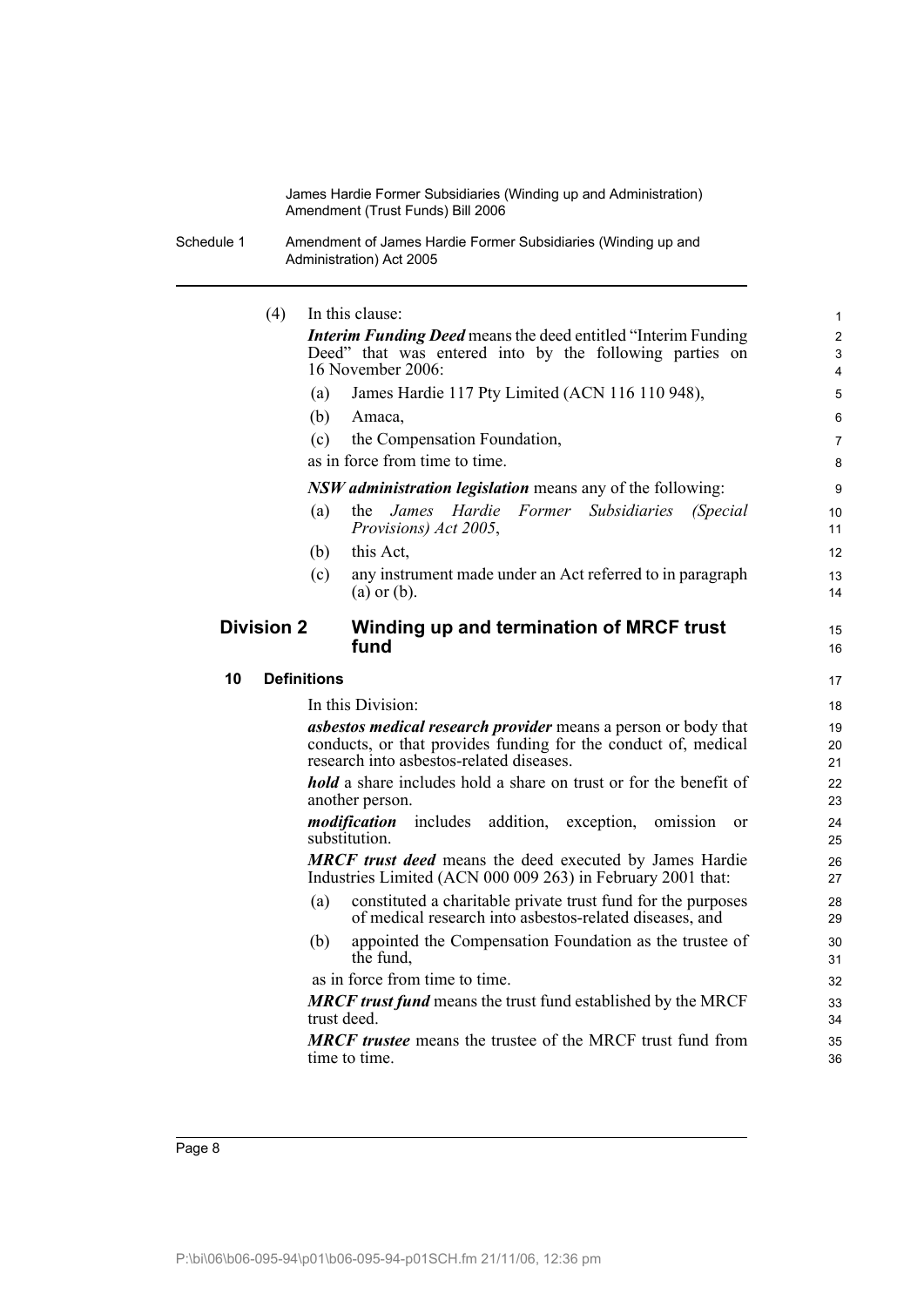Amendment of James Hardie Former Subsidiaries (Winding up and Administration) Act 2005 Schedule 1

> *trust assets* means any assets held by the MRCF trustee for the purposes of the MRCF trust fund.

### **11 MRCF trustee to apply trust assets for certain purposes**

The MRCF trustee must, as soon as is reasonably practicable after the day on which it ceases to hold any shares in the liable entities, take such steps as are necessary to apply any trust assets as follows:

- (a) first, in payment of any amounts that are payable to any creditor of the MRCF trust fund,
- (b) second, transfer (for no consideration) the balance of any trust assets to one or more asbestos medical research providers prescribed by the regulations in such proportions as may be prescribed by the regulations.

**Note.** Section 16 enables the Minister to order the trustee (namely, the Compensation Foundation) to transfer shares that it holds in a liable entity to a person or persons specified in the order.

### **12 Termination of MRCF trust fund**

- (1) The MRCF trustee must, within the period of 7 days after taking all of the steps referred to in clause 11, give the Minister a written notice (a *compliance notice*) stating that the trustee has complied with the provisions of clause 11.
- (2) The Minister may, by order published in the Gazette, terminate the MRCF trust fund if the Minister has been given a compliance notice.
- (3) The MRCF trust fund is terminated on the day specified in the order (being a day that is not earlier than the day on which the order is published in the Gazette) and, accordingly, the MRCF trustee ceases to be the trustee of the MRCF trust fund on that day.

#### **13 Application to Minister for advice or direction**

- (1) The MRCF trustee may apply for advice or direction from the Minister on any matter relating to the scope or exercise of the trustee's functions under this Division.
- (2) In determining any such application, the Minister may decide to:
	- (a) approve or disapprove of any act proposed to be done by the MRCF trustee, or
	- (b) give such advice or direction as the Minister considers appropriate.

Page 9

1  $\overline{2}$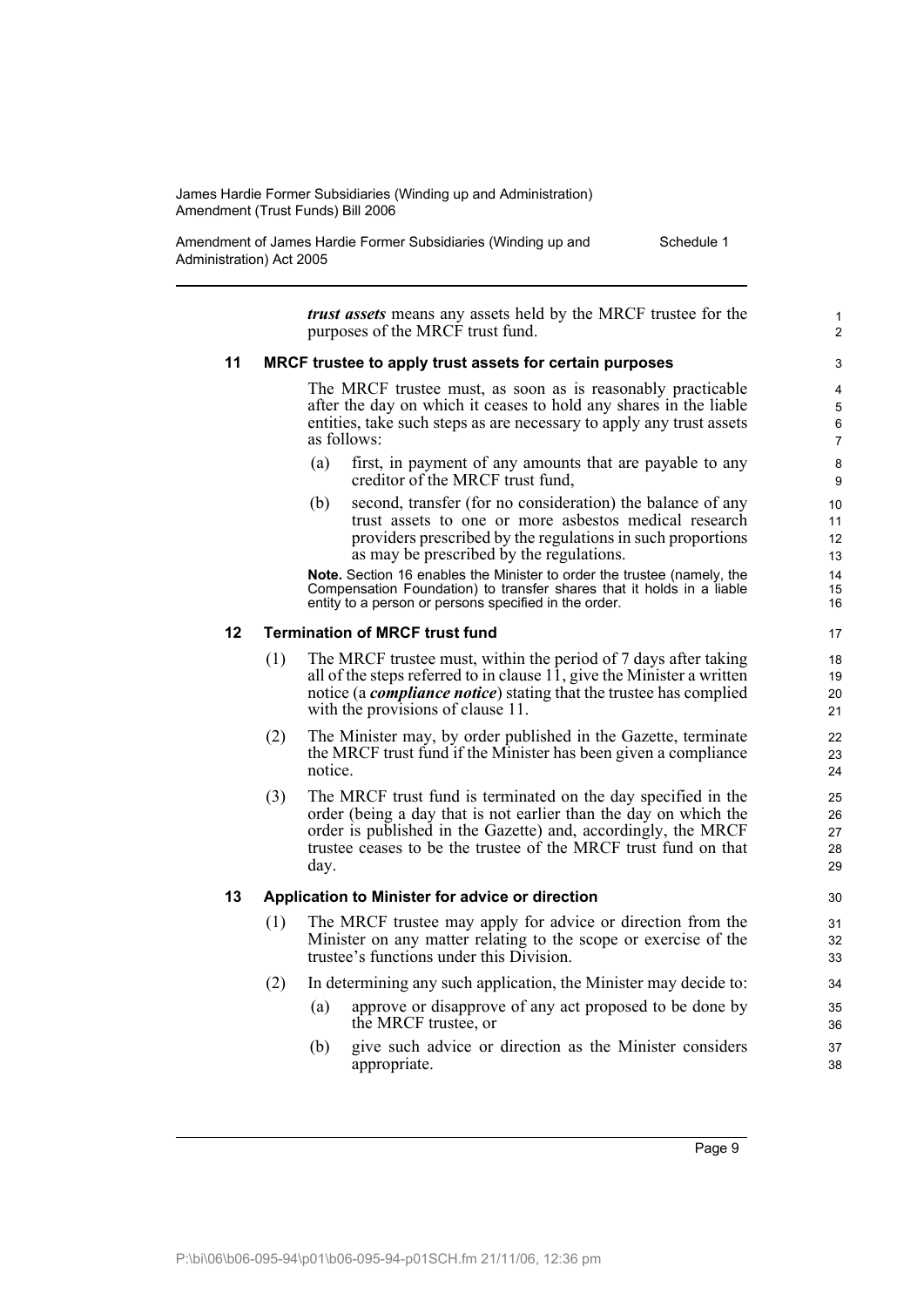Schedule 1 Amendment of James Hardie Former Subsidiaries (Winding up and Administration) Act 2005

> (3) An advice or direction given by the Minister under this clause is to be given by order in writing.

(4) Subject to clause 14, no proceedings lie, or civil or other liability arises, against the MRCF trustee or the Minister for or on account of any act, matter or thing done or omitted to be done by the trustee in accordance with any approval, advice or direction given under this clause.

### **14 Applications to Supreme Court for compliance orders**

- (1) The Minister may apply to the Supreme Court for an order requiring the MRCF trustee to comply with the provisions of this Division.
- (2) On any such application, the Supreme Court may, if satisfied that the MRCF trustee has refused or failed to comply with a provision of this Division, make such order or orders as it thinks fit to require the trustee to comply with the provision.

### **15 Effect of Division**

- (1) Any dealing by the MRCF trustee with the trust assets as required by or under this Division is not to be regarded as a breach of trust or otherwise as a civil wrong (whether for the purposes of any legislation of the State or the general law).
- (2) For the avoidance of doubt, any amounts drawn from the trust assets that are paid, or any trust assets that are transferred, as referred to in clause 11 are paid or transferred free of any equitable estates, interests, rights or obligations that attach to the assets by reason of the MRCF trust fund.
- (3) The provisions of this Division have effect despite anything to the contrary contained in the MRCF trust deed (in particular, clause 8 of that deed).

### **16 Protection for exercise of functions under this Division**

- (1) The provisions of section 59 (other than subsection (5) (a)) are taken to apply to and for the purposes of this Division as if:
	- (a) a reference in that section to a protected person were a reference to the MRCF trustee or the Minister, and
	- (b) a reference in that section to a protected function were a reference to a function conferred or imposed by or under this clause, and
	- (c) a reference in that section to this Part (that is, Part 4 of this Act) were a reference to this Division, and